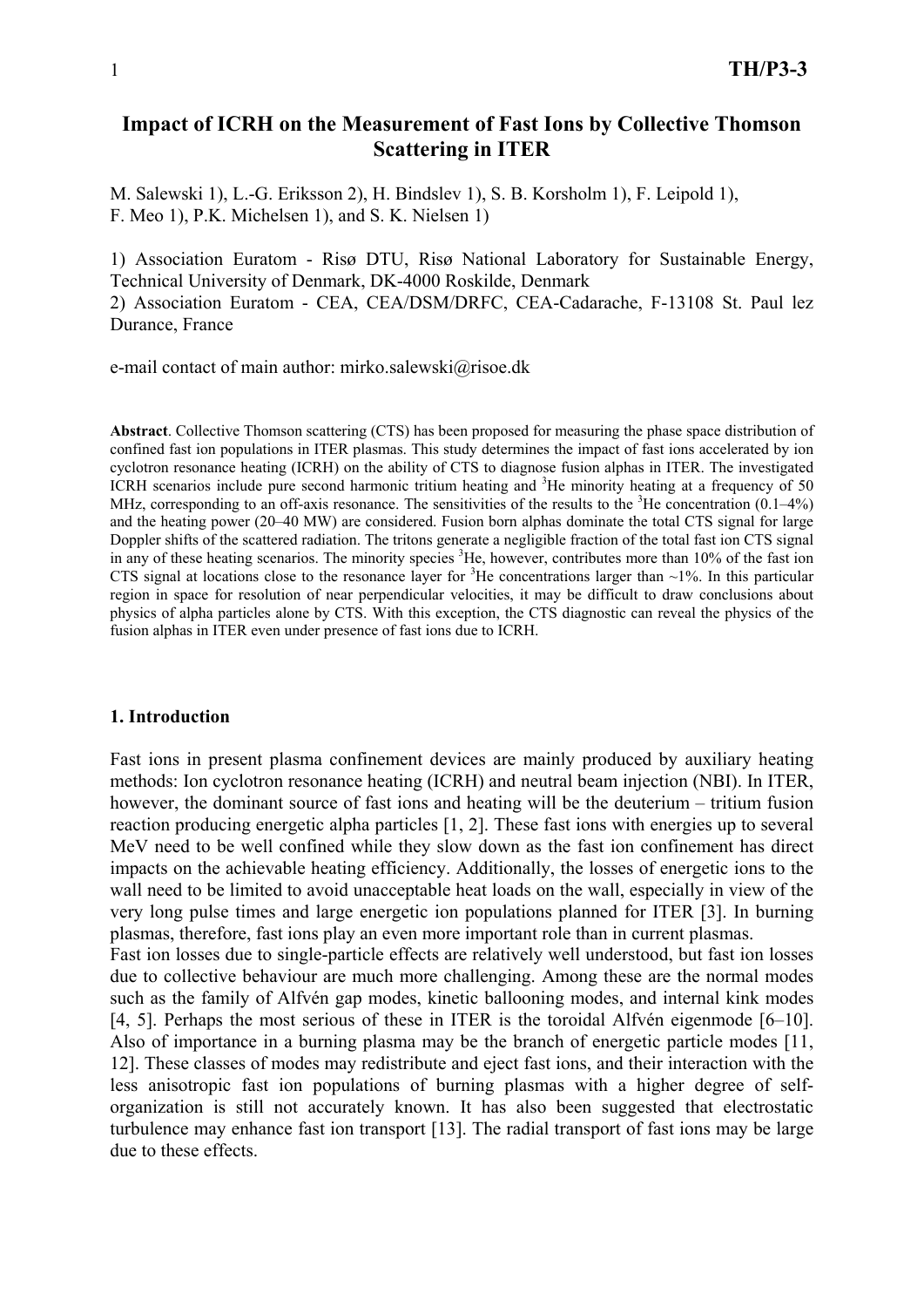The measurement of phase space distributions of confined fast ions is all the more important for understanding these energetic ion physics issues in the burning plasma regime. Measurement of fast ions in ITER is essential for benchmarking the predictions made by current theories. Collective Thomson scattering (CTS) is a multi-facetted diagnostic with which the 1D fast ion velocity distribution function in plasmas can be determined. This has been demonstrated at JET and TEXTOR [14–17].

ICRH accelerates ions to large velocities perpendicular to the magnetic field, leading to strongly anisotropic fast ion distributions. In burning plasmas, there is additionally the approximately isotropic population of fusion alphas. The fast ions due to ICRH may affect the CTS alpha measurements near the perpendicular direction (see section 2): It is not feasible to tell from the measured CTS signal how large the contributions of the various fast ion species to the measured signal are. For example, an alpha produces as much CTS signal as four tritons moving at the same velocity. Nevertheless, their fractions of the total CTS signal can be found by modeling [18, 19]. This is performed here in a series of synthetic diagnostic experiments with the goal to determine which species will dominate the signal for the planned ITER CTS diagnostic resolving near perpendicular velocities and will therefore be amenable to direct observation to a good approximation.

In previous studies, it could be concluded that NBI heating will not significantly affect the measurement of alpha particles in ITER [20, 21]. The present study focuses on ICRH and thereby complements the previous studies of NBI heating. The distribution functions for resonant tritons and  ${}^{3}$ He (if present) have been computed with the PION code [22, 23] and the resulting contributions to the CTS signal with a fully electromagnetic model of CTS [18,19]. The assumed heating scenarios were pure tritium heating at the second harmonic resonance and  ${}^{3}$ He minority heating at the fundamental resonance with  ${}^{3}$ He concentrations from 0.1% to 4%. The ICRH frequency was set to 50 MHz, corresponding to an off-axis resonance on the low field side. The heating power was varied from 20 to 40 MW.

In section 2, the ITER CTS system and the models describing it are discussed. Modeling of the plasma parameters, among these the fast ion distributions, is described in section 3. Section 4 contains the computed fast ion distributions and corresponding CTS spectra for resolution of near perpendicular velocities in the heating scenarios mentioned above, and conclusions are drawn in section 5. The results indicate that the CTS signal in the frequency bands of interest will mostly originate from fusion born alpha particles. Fast tritons produce a negligible fraction of the CTS signal compared to fusion alphas in any investigated heating scenario. However, if the minority species <sup>3</sup>He is present in concentrations larger than 1%, it generates a significant fraction of the CTS signal  $(>10\%)$  in the outer frequency bands typical for fast ions at locations close to the resonance layer.

## **2. Collective Thomson Scattering Modelling and Design for ITER**

Microscopic fluctuations in the plasma will scatter radiation from a beam of radiation passing through the plasma. The ion velocity distribution can be inferred from the microscopic fluctuations with a wavelength larger than the Debye length  $\lambda_D$ , i.e.  $k^{\delta} \lambda_D < 1$ , where  $k^{\delta}$  is the magnitude of the fluctuation wave vector  $k^{\delta}$ . In the experiment, a beam of probing radiation with wavenumber  $\mathbf{k}^i$  is launched into the plasma, and part of the scattered radiation with wavenumber  $\mathbf{k}^s$  is detected by a receiver. The measurement is spatially localized in the socalled scattering volume which is given by the overlap of probe and receiver beams. The receiver beam is an imagined beam which would emerge if one followed the path of radiation accepted by the receiver in reverse direction. Example probe and receiver beams and a scattering volume in ITER are sketched in Figure 1. The wavenumbers and frequencies (with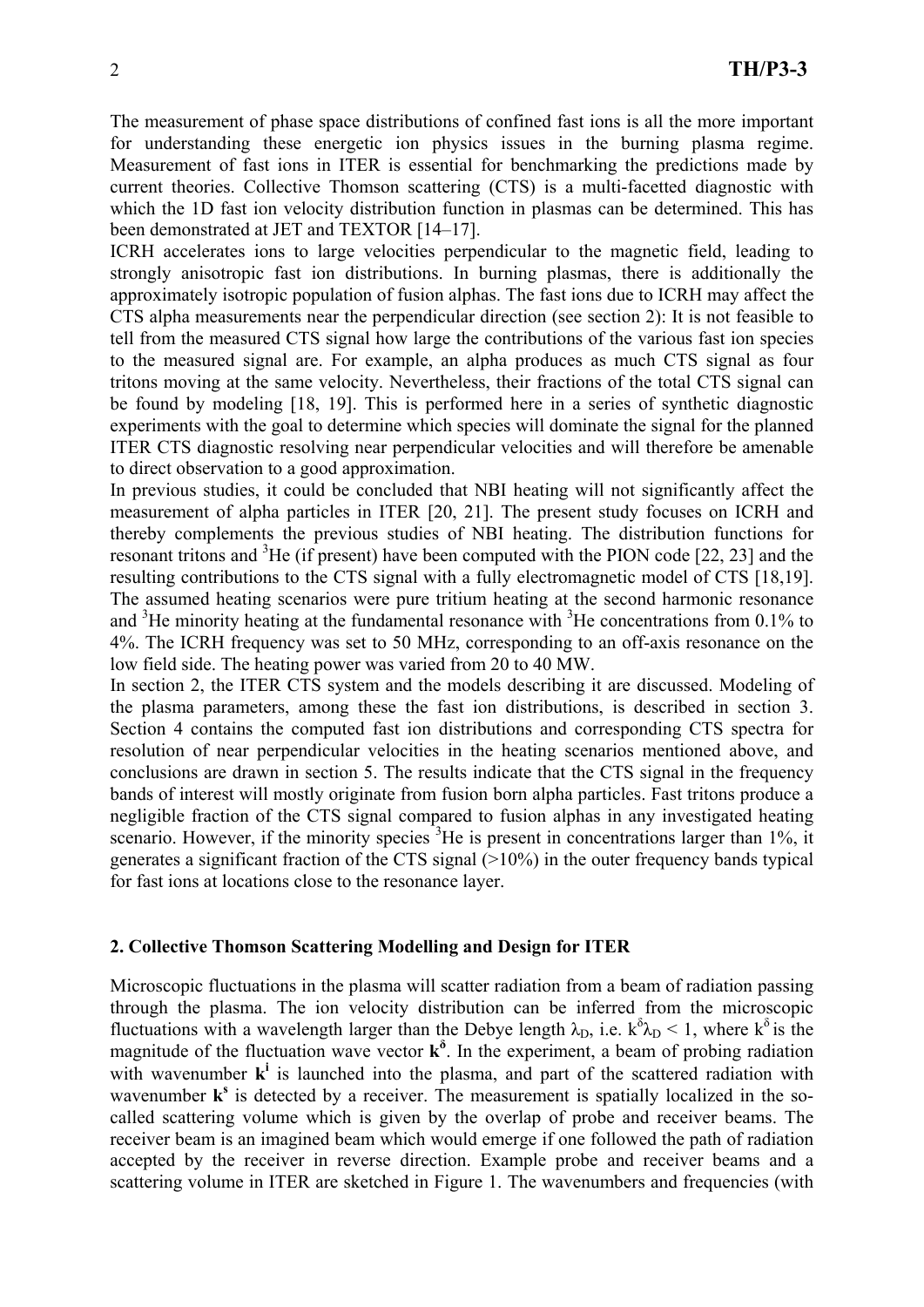identical superscripts) are related by the matching conditions  $(\mathbf{k}^{\delta}, \omega^{\delta}) = (\mathbf{k}^{\mathbf{s}} - \mathbf{k}^{\mathbf{i}}, \omega^{\mathbf{s}} - \omega^{\mathbf{i}})$ . The fluctuation frequency  $\omega^{\delta}$  driven by a fast ion can be approximately related to the ion velocity by  $\omega^{\delta} = v_{\text{ion}} \cdot \mathbf{k}^{\delta}$ . This corresponds to resolution of the projection of the full velocity distribution function along the direction of  $k^{\delta}$  in the scattering volume. The measurable quantity in CTS is the spectral power density of scattered radiation which is proportional to the scattering function  $\Sigma$ . The scattering function accounts for the spectral variation in the scattered radiation due to microscopic fluctuations in the plasma. It is considered in a fully electromagnetic model and depends on fluctuations in electron density, the electric field, the magnetic field, and the current [18, 19]. We present the results in this study in terms of the scattering function.

The proposed ITER CTS system is designed to measure time-resolved fast ion velocity distributions in several measurement volumes simultaneously, satisfying the ITER measurement requirements for fusion alpha diagnostic [24]. It is divided into two subsystems, one for measuring fast ion velocity distributions in near perpendicular directions and one for near parallel directions [25-27]. The subsystem we focus on here has a launcher, which couples electromagnetic radiation at 60 GHz with 1 MW power in X mode into the plasma, and a receiver antenna on the low field side (LFS). This geometry permits resolution of near perpendicular velocities and is therefore relevant for the measurement of fast ions accelerated by ICRH. The CTS subsystem for resolution of near perpendicular velocities is sketched in Figure 1(a). The location of the scattering volume is described here by coordinates R (distance from the torus center) and Z (height above the plane which contains the magnetic axis). Two angles are most relevant when describing the scattering geometry: The angle Ф between the magnetic field vector **B** and  $\mathbf{k}^{\delta}$  and the scattering angle  $\theta$  between the probe and receiver beams.



*FIG. 1. Sketch of the CTS subsystem for ITER showing resolution near perpendicular to the magnetic field; (a) ITER poloidal plane with a probe and several receiver beams; (b) Scattering geometry with scattering volume as overlap of probe and receiver beams* 

### **3. Modelling of Plasma Parameters**

The profiles of the bulk ion species, impurities, and the electrons at the respective measurement location are assumed to be given by the steady-state ITER plasma equilibrium [28]. The parameters for this ITER scenario were taken from simulations with the ASTRA code [29]. We assume bulk plasma species to have Maxwellian distribution functions and the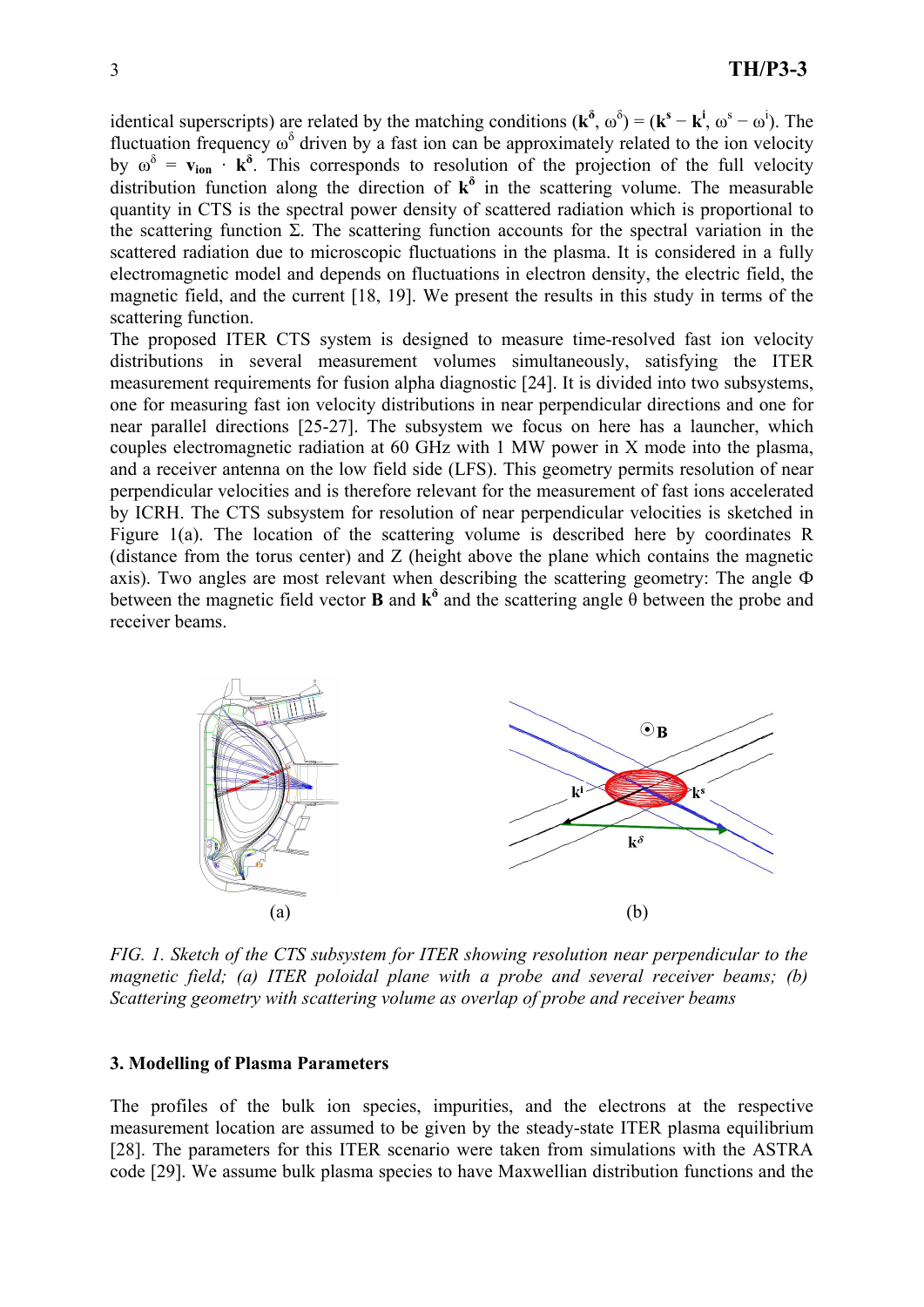fusion alphas to have an isotropic classical slowing down distribution. The 4D distribution functions (R, Z,  $v_{\parallel}$ ,  $v_{\perp}$ ) of the fast ion populations from ICRH have been calculated with the PION code [22, 23]. In the simulations for the CTS diagnostic presented here, it is important to assess the pitch angle dependence of the distribution functions of the resonating ions. For this purpose the standard PION version has been upgraded with a module providing a model for the pitch angle distribution in the small banana width limit which is similar to that found in e.g. Ref. [30]. This model should provide acceptable results in cases for which finite orbit width effects are not expected to be important. It is important to note that the simulations presented here do not include self-consistent coupling between the plasma parameter profiles and the auxiliary heating. Additionally, information about the hardware details of the ICRH system is still not available. These uncertainties limit the conclusions that can be drawn.

### **4. Results**

## **4.1 Second Harmonic Tritium Heating**

The standard ITER reference design relies on second harmonic tritium heating with a power level of 20 MW. We vary additionally the ICRH power to 40 MW. For bulk ion heating, it is advantageous to move the cyclotron resonance somewhat to the LFS [31]. The scenarios considered here therefore have the nominal magnetic field on axis, 5.3 T, and an ICRH frequency of 50 MHz, placing the second harmonic cyclotron resonance of tritons on the LFS. In this case, PION simulations suggest that finite orbit width effects only play a minor role.

Figure 2(a) provides an overview of the 2D velocity distribution function of tritium at  $R =$ 6.85 m and  $Z = 0.77$  m for the scenario with 40 MW ICRH. This location of the scattering volume leads to the strongest triton CTS signal component compared to other locations. The energy distribution of tritium is plotted for various pitch angles together with a classical slowing down distribution for fusion alphas. The energy has been normalized by the atomic mass number such that the abscissa is proportional to the square of the ion speed. It is evident that the triton distributions are strongly anisotropic with large perpendicular velocities and small parallel velocities. Energy absorption in ICRH at the second harmonic increases with the Larmor radius, and tritons are hence accelerated to very high energies in the perpendicular direction. The population of resonating ions with large parallel velocities is so small that it is of no concern in the context of the present study, even in a scenario with 40 MW ICRH power. Therefore, the attention is focused on the near perpendicular velocities in this study, measurable with the scattering geometries presented in Figure 1.

Resonating ions from ICRH can typically be found in a rather narrow region. In this work, the configuration space is scanned in small steps  $(-2-3$  cm) to find this region: The strongest CTS signal contribution from tritium is found at  $R = 6.85$  m and  $Z = 0.77$  m as mentioned above. The scattering function for this geometry is presented in Figure 2(b) for a power of 40 MW. The total signal for each frequency shift  $v^{\delta}$  is the sum of the individual components. The fusion alphas dominate the spectrum for frequencies from  $-±1-4$  GHz, the outermost tips of the wings corresponding to alpha birth velocities (high frequency shift) and the proximal ends of the wings to alpha ash (low frequency shift). At even larger Doppler shifts, the electrons generate the only significant feature in the spectrum, and the bulk ion CTS signal towers over the other species at smaller Doppler shifts  $(\leq \pm 1 \text{ GHz})$ . The bulk ions contain deuterium, argon, and beryllium. The tritons are singled out from the bulk (also from the thermal part) due to their highly energetic tail.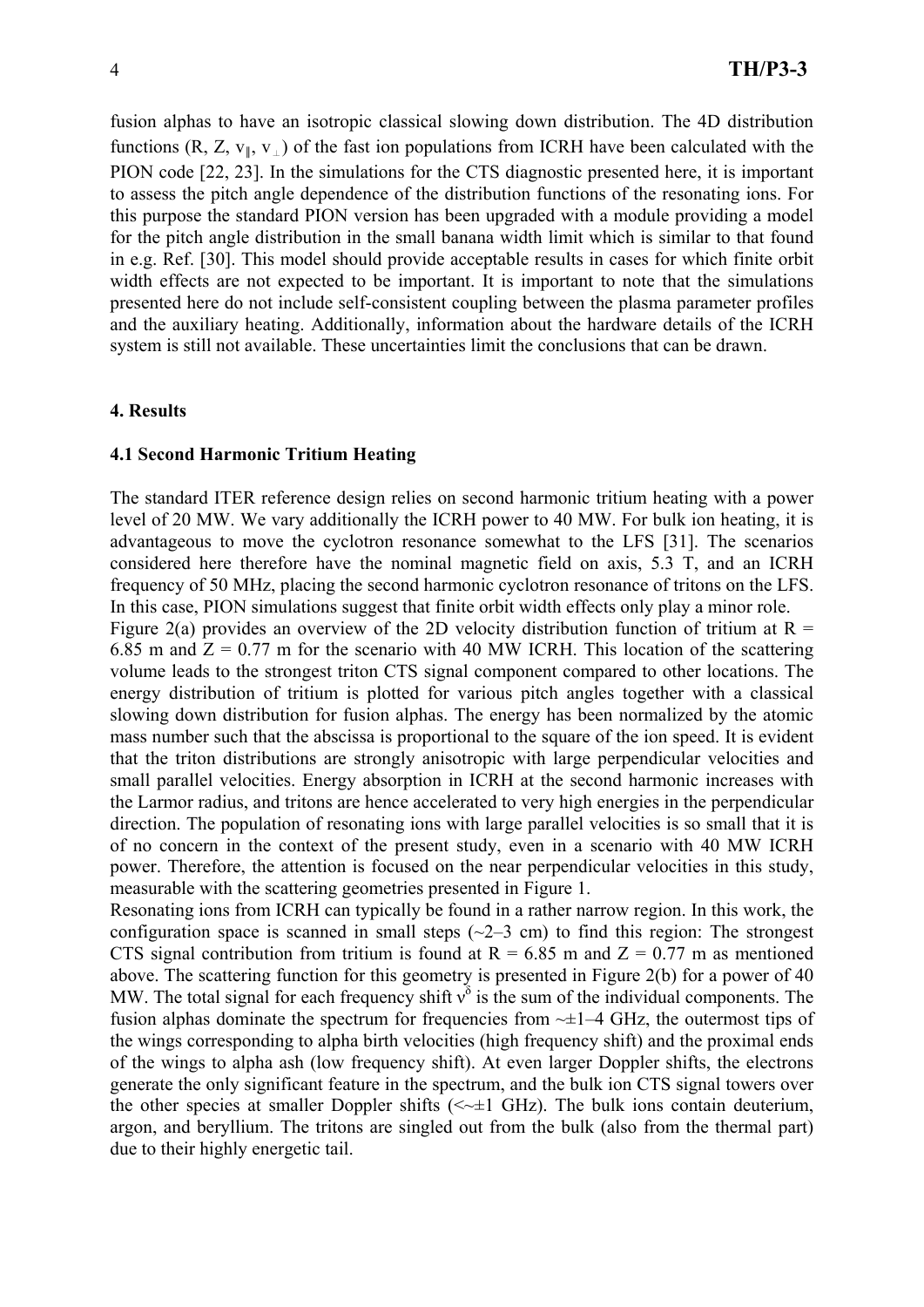

*FIG. 2. Tritium distribution function and resulting CTS scattering function for pure second harmonic tritium heating with 40 MW ICRH power at R = 6.85 m and Z = 0.77 m; (a) Tritium distribution function compared to a classical slowing down distribution for alphas; green - alphas; blue - Tritium at various equally spaced pitch angles from 0 º (bottom curve) to 90 º (top curve); (b)* Scattering function ( $\Phi$  = 101<sup>°</sup>,  $\theta$  = 156<sup>°</sup>); ◆*-alphas*, **△***-tritons*, ■*-bulk ions*, ●*- electrons*, - - - *total*

Even for 40 MW ICRH power, twice the ICRH power currently planned for ITER, the contribution of the tritons to the total CTS signal with large Doppler shifts will be at least an order of magnitude below the alpha contribution and roughly level with the electron contribution. Part of the reason for the much weaker triton CTS signal component compared to the alpha component is that CTS signals are proportional to the square of the ion charge. Additionally, the volumetric heating rates are relatively moderate for second harmonic tritium heating as Figure 3(a) shows: The power deposition profiles are plotted as a function of the flux surface s. The power deposition profile on the tritium for second harmonic tritium heating may be compared to the power deposition profiles on  ${}^{3}$ He for  ${}^{3}$ He minority heating in Figure 5. The discussion of this comparison is deferred to section 4.2. The flux surface parameter is zero on the magnetic axis and one at the plasma edge. The ICRH power is mainly deposited between  $s = 0.2$  and  $s = 0.4$ . The 40 MW scenario leads of course to a higher peak in the power deposition profile compared to the 20 MW scenario. In Figure 3(b), one representative frequency shift (+2.5 GHz) is plotted as a function of the major radius of the scattering volume for the reference power (20 MW) and the upgraded power (40 MW). The fusion alpha component is not affected by the two heating scenarios. If the ICRH power is increased, the triton CTS signal fraction will also increase as a result of the larger population of tritons at that frequency shift. The CTS signal component due to tritium in Figure 3(b) is strongest in a region with a width of about  $\sim 0.2 - 0.3$  m located at a position around  $R = 6.85$  m which was used for Figure 2. This width is comparable to the width of scattering volumes  $(\sim 0.2 \text{ m})$ . The spatial variation in the CTS signal component strength may be important due to this similarity in scale. In the modeling, a constant CTS signal throughout the scattering volume is assumed, leading to an overestimation at the maximum if the signal is non-uniform in configuration space (as for the clearly peaked tritium component). It should be noted that this does not hamper the conclusions which we draw. These considerations indicate that for ICRH of tritium at the second harmonic resonance (50 MHz), most of the fast ion CTS signal can be attributed to fusion alphas.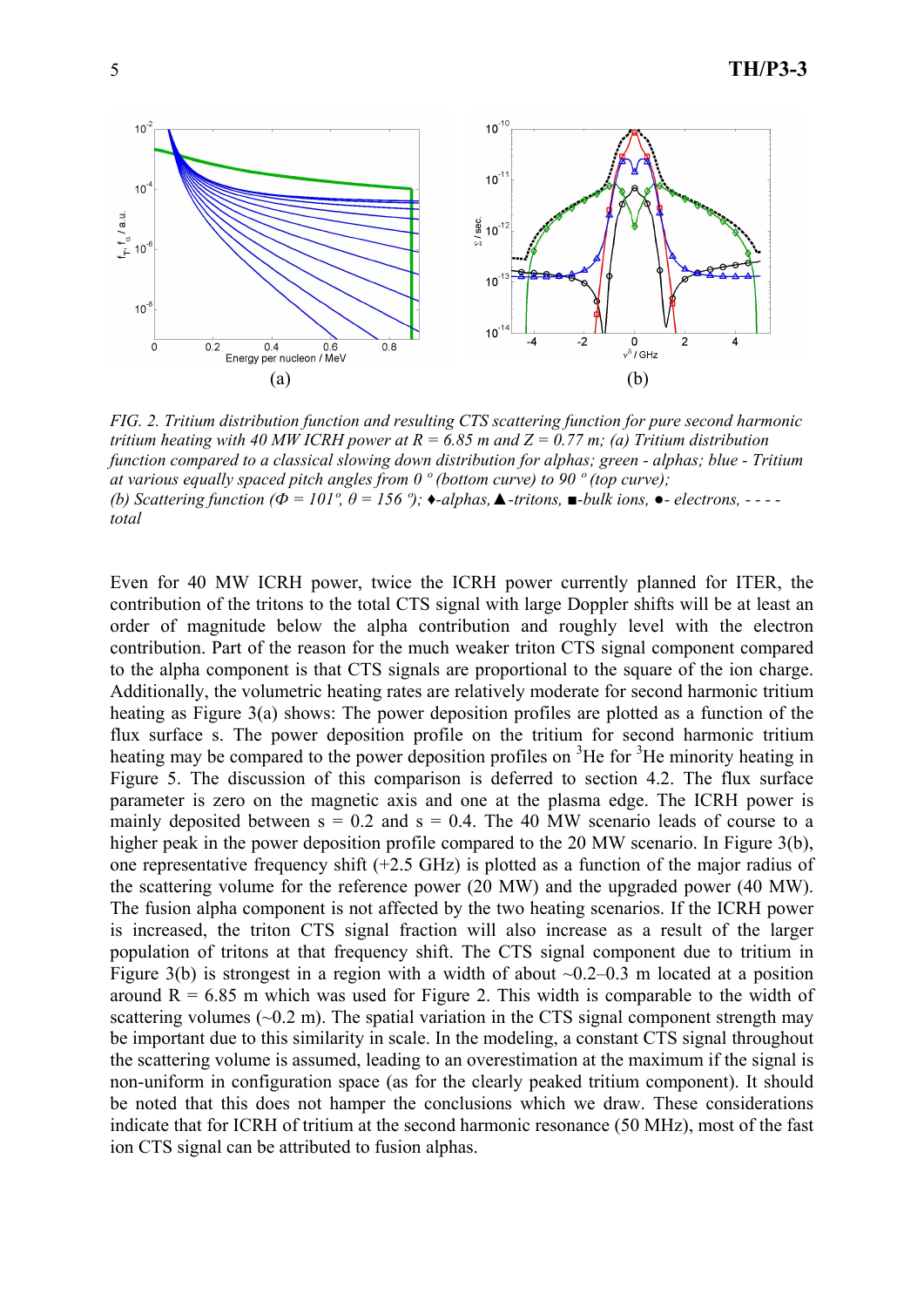

*FIG. 3. Power deposition and scattering function profiles for pure second harmonic tritium heating; (a) Power deposition profile on tritons:* —— 40 MW,  $\cdot \cdot \cdot \cdot$  = 20 MW; *(b) Scattering function at*  $v^{\delta} = 2.5$ *GHz for various scattering volumes with different R; ♦- alphas, —— tritons at 40 MW, - - - - tritons at 20 MW* 

# **4.2 3 He minority heating**

 $3$ He minority heating is an interesting option for ICRH since it increases the amount of power coupled into the ions rather than the electrons. Minority heating does not depend strongly on finite Larmor radius effects, but an energetic tail forms since the energy per resonating particle is large for the minority species.  ${}^{3}$ He minority heating may be a good choice during the start-up phase of a burning plasma but may be disadvantageous when the fusion alphas provide a large part of the heating as the <sup>3</sup>He dilutes the fuel. However, if minority heating is applied, the  $3$ He population will also be confined and therefore its concentration in the burning plasma may not drop very fast, leaving a small population of <sup>3</sup>He. Moreover, radioactive decay of tritium leads to a  ${}^{3}$ He nucleus, and hence deuterium-tritium plasmas will always contain at least trace amounts of  ${}^{3}$ He. We investigate here  ${}^{3}$ He concentrations of 1% –  $4\%$  in 1% steps and also calculate a scenario with 0.1% <sup>3</sup>He concentration.

The simulations indicate that the CTS signal fraction of  ${}^{3}$ He as a function of  ${}^{3}$ He concentration has a maximum in each case: 3% for 20 MW and 4% or more for 40 MW ICRH power. An optimum concentration exists due to the fact that a very low  $3$ He concentration obviously results in a small fast ion population whereas a very high concentration leads to a lower power per resonating particle. The maximum for minority heating with  ${}^{3}$ He concentration of 4% and 40 MW ICRH power lies at  $R = 6.76$  m and  $Z = 0.76$  m.

The scattering functions for  $3\%$  <sup>3</sup>He with 20 MW is revealed in Figure 4. It becomes clear that the <sup>3</sup>He for minority heating produces a stronger signal contribution than the tritium does for pure tritium heating. Contrary to the former case, the  ${}^{3}$ He feature reaches up to 10–20% of the alpha feature even for the nominal ICRH power of 20 MW. The triton CTS signal component always falls clearly short of the fusion alpha CTS signal component by more than an order of magnitude in minority heating scenarios. The reason for the strong CTS signal component lies partly in the power deposition profiles and partly in the dependence of the CTS signal on the square of the charge of the ion species as mentioned in section 4.1. The scattering volume with the maximum CTS signal contribution lies slightly towards the HFS for  ${}^{3}$ He compared to tritium. The fundamental resonance of  ${}^{3}$ He coincides with the second harmonic resonance of tritium. However, in the minority heating scheme, the  $E_{+}$  component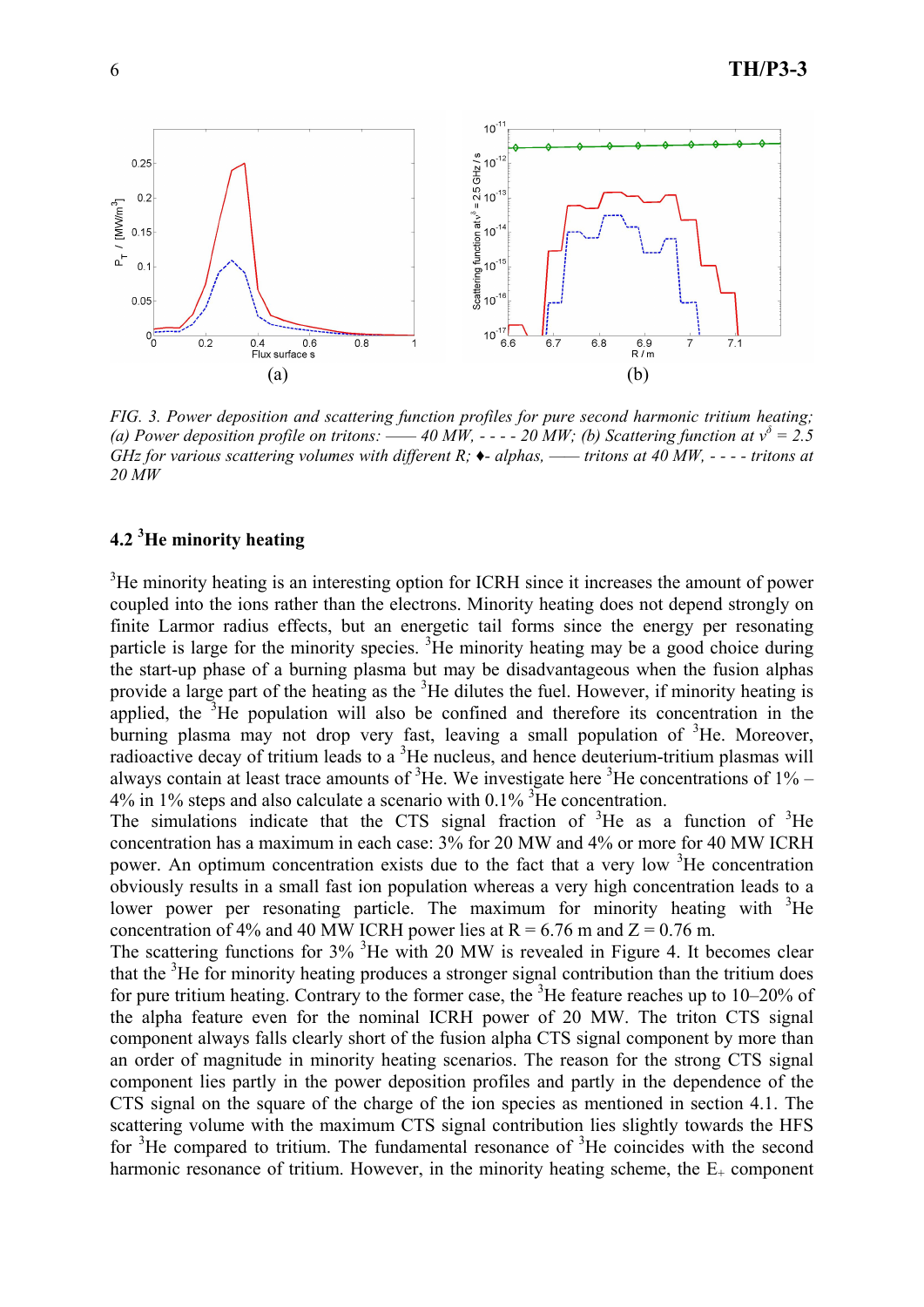of the wave electric field (the component rotating in the Larmor direction of the resonating ions) is the primary source of the acceleration of the minority species. The  $E_{+}$  component peaks on the HFS of the cyclotron resonance, and ions seeing a Doppler broadened resonance on the HFS therefore have the strongest absorption. Contrarily, in the case of majority second harmonic heating, the  $E_{+}$  component does not have the same tendency. Thus, the <sup>3</sup>He cases have a maximum power absorption shifted towards the HFS as compared to pure second harmonic tritium heating. The absorbed power density is therefore larger. It becomes clear that only the minority species <sup>3</sup>He can produce a CTS signal contribution on the same order as the fusion alphas for ICRH, although it is still smaller and very localized.

The sensitivities of the power deposition profiles to the  ${}^{3}$ He concentration and the ICRH power levels are displayed in Figures 6(a) and 6(b) for 20 and 40MW, respectively. The results depend rather strongly on the <sup>3</sup>He concentration since the polarization of the wave and the absorption strength both change with  ${}^{3}$ He concentration. For these low  ${}^{3}$ He concentrations, the wave damping increases with concentration. Strong wave damping, occurring for large concentrations, leads to a very peaked deposition profile whereas lower damping leads to a less peaked deposition profile. The polarization affects the location of maximum power deposition, such that the power is deposited further towards the HFS for larger minority species concentrations. The volumetric effect then additionally leads to the larger power densities.



*FIG. 4. Scattering function 3% 3 He concentration and 20 MW heating power; R = 6.76 m, Z = 0.76 m,*  $\varphi = 101^\circ$ ,  $\theta = 157^\circ$ ,  $\blacklozenge$ -alphas,  $\blacktriangle$ -tritons,  $\nabla$ -*He, ■-bulk ions, ●- electrons, - - - - total* 



*FIG 5. Power deposition profiles on <sup>3</sup> He for various <sup>3</sup> He concentrations and heating powers; curves with symbols – 40 MW, curves without symbols – 20 MW; concentrations: —— 4%, - - - - 2%, · · · · 1%, — · — 0.1%*

### **5. Conclusions**

The fast ion CTS diagnostic will enable inferences about the fusion alpha distributions even in the presence of energetic ions due to off-axis ICRH in ITER. The triton CTS signal component is always at least an order of magnitude below the alpha CTS signal component, even in a scenario with an upgraded heating power of 40 MW. However, the strongest CTS signal contribution from ICRH is expected for a  ${}^{3}$ He minority heating scheme. In a particular limited region, the contribution of the fast  ${}^{3}$ He can be larger than  $\sim$ 10% of the alpha feature, making it difficult to draw conclusions about the alpha particles for resolution of near